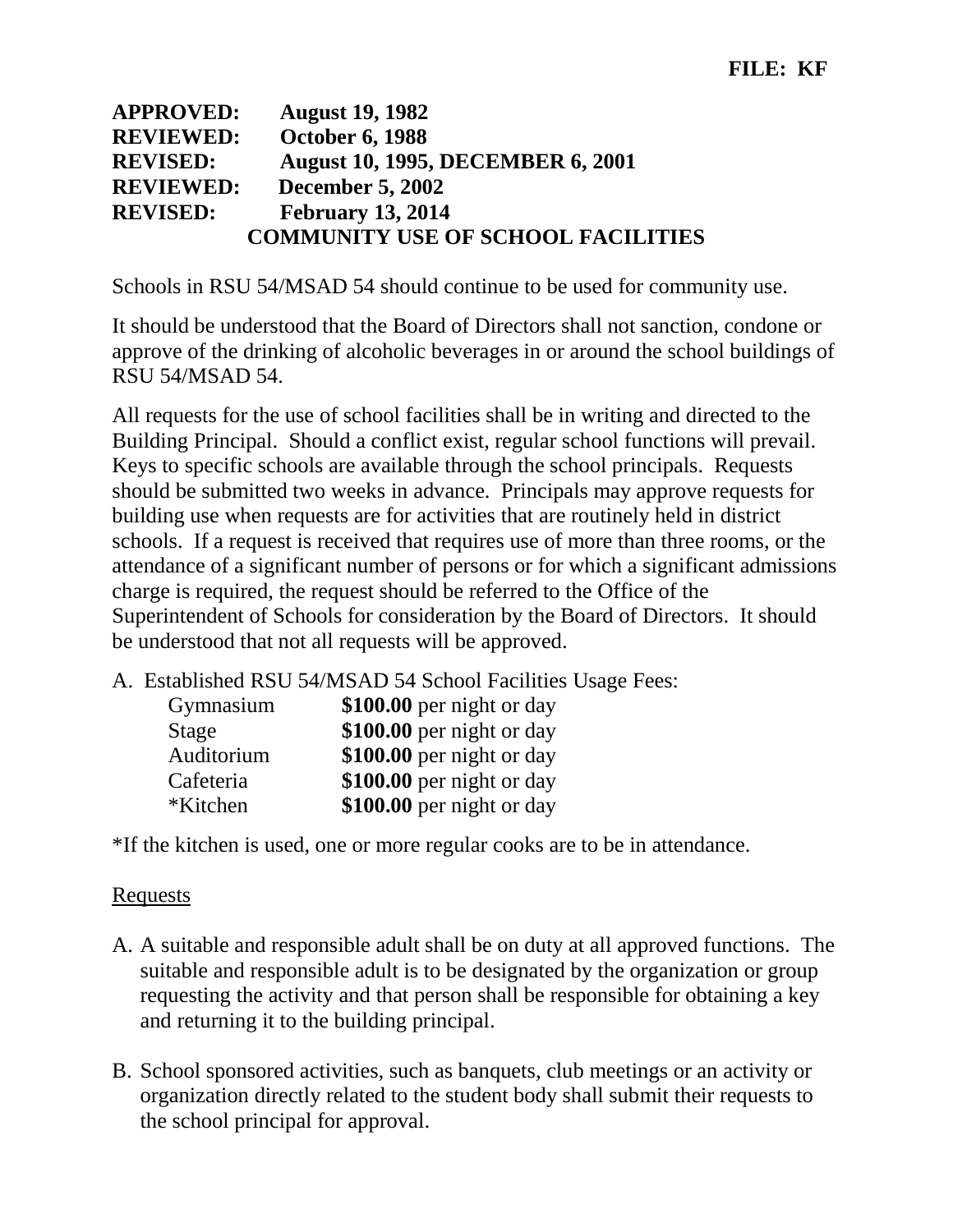- C. Youth activities such as Sports Boosters, Girl and Boy Scouts, 4-H Clubs, et. al., and organized senior citizen groups will not be charged fees. Continued use is contingent upon their respect and proper use of the facility.
- D. Non-Recreational or Non-Municipal Department adult/youth activities such as men's/ women's basketball, volleyball, etc. will be charged ½ the established fees. Acceptable proof of insurance is required. Any other approved activity will be charged established fees and must provide acceptable proof of insurance. Continued use is contingent upon their respect and proper use of the facility.
- E. Profit organizations and conventions RSU 54/MSAD 54 facilities are not available for use by for profit companies or organizations and/or conventions.
- F. Non-profit organizations If a food service worker or a janitor is required, overtime wages must be paid by the user.
- G. Weddings, receptions, dances and parties by and for non-profit organizations established fees are to be charged. A janitor is required.
- H. Municipal functions, including Recreational Department Programs*,* may be held in RSU 54/MSAD 54 schools and janitors furnished at no expense to the municipality.

**I.**The Superintendent of Schools may waive or adjust the fee schedule on a case by case basis at his/her discretion.

## Payment

- A. Required wages for janitorial or cooks' services will be paid directly to the school employee by RSU 54/MSAD 54, and the organization or individual will be billed by the RSU 54/MSAD 54 accounting department.
- B. If the facility and/or equipment in the facility is damaged in any way during the time(s) the group or organization is using it, the group and/or organization will be billed for the repairs and/or replacement as deemed necessary and appropriate by the Business Administrator. The repairs will be made by district personnel or by persons contracted by the district to make the repairs. The individual or organization will not be permitted to make the repairs themselves.

Future use of the facility will be curtailed or withheld until payment is received.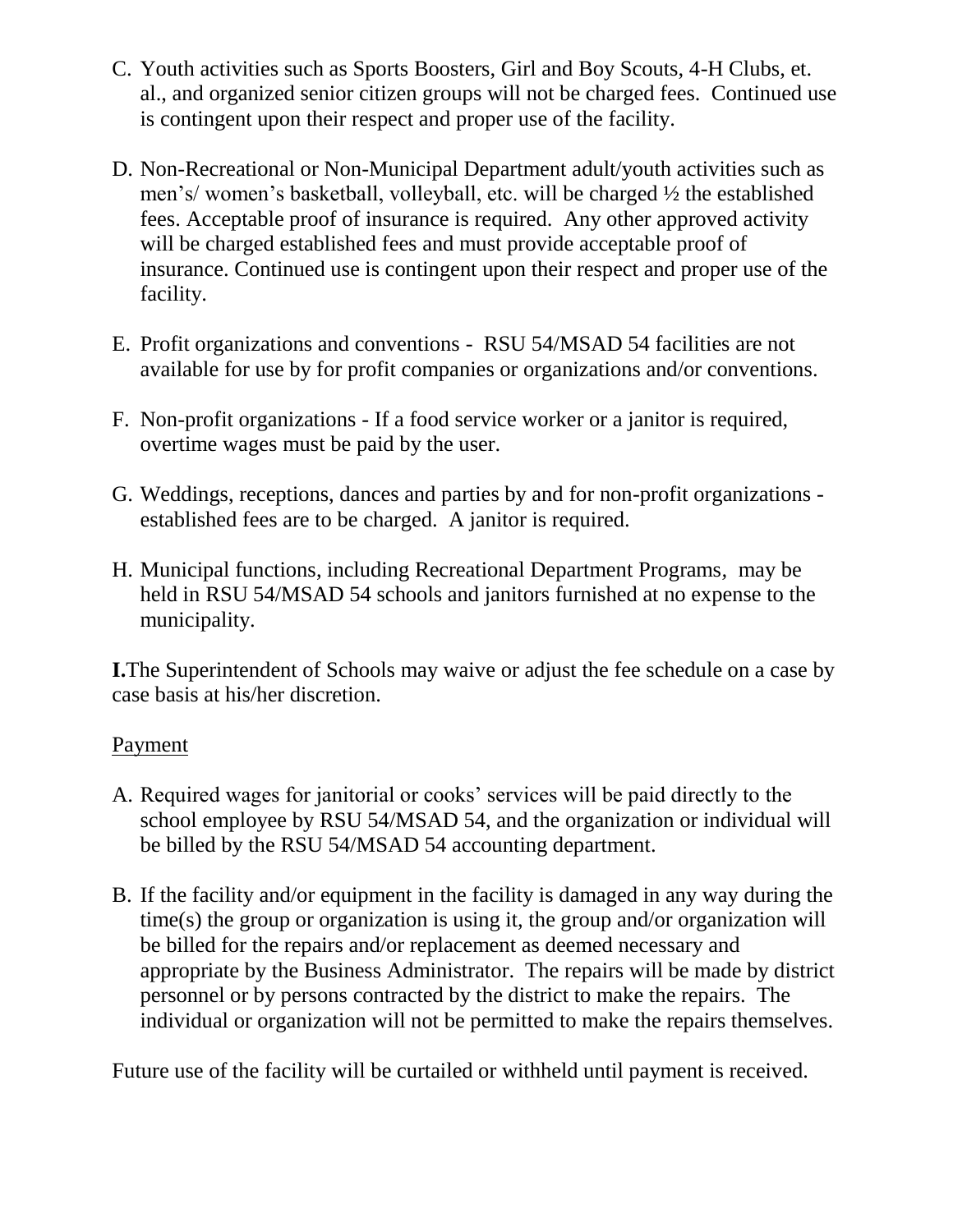#### **RSU 54/MSAD 54 APPLICATION FOR THE USE OF SCHOOL FACILITY**

| Use of RSU 54/MSAD 54 School Facilities is a privilege. This request may be denied. Inappropriate<br>activities or activities that conflict with school district events will not be approved. Any charges owed the<br>school district must be paid before any additional use of school facilities will be approved. |  |
|---------------------------------------------------------------------------------------------------------------------------------------------------------------------------------------------------------------------------------------------------------------------------------------------------------------------|--|
|                                                                                                                                                                                                                                                                                                                     |  |
|                                                                                                                                                                                                                                                                                                                     |  |
|                                                                                                                                                                                                                                                                                                                     |  |
| Date(s) Requested: Time(s) Required:<br>Any costs incurred by the District if the activity exceeds the agreed upon time shall be                                                                                                                                                                                    |  |
| reimbursed to the District by the organization using the facility.<br><b>Activity Planned</b> (Please be specific $-$ if you are not specific this application will not be                                                                                                                                          |  |
|                                                                                                                                                                                                                                                                                                                     |  |
| Number of People expected to attend: __________ Admission/Fee Charged: __________                                                                                                                                                                                                                                   |  |
|                                                                                                                                                                                                                                                                                                                     |  |
|                                                                                                                                                                                                                                                                                                                     |  |
| List of Equipment Required (The school district has limited ability to furnish certain types of                                                                                                                                                                                                                     |  |
| Do you or your organization have Liability Insurance?____________ Amount:_________                                                                                                                                                                                                                                  |  |
| Will you need a custodian? ____________ For many activities, a custodian will be required.<br>Any overtime or additional work hours required will be the responsibility of the group or<br>organization using the facility.                                                                                         |  |
| Will you need to use the kitchen? _________ If yes, a cafeteria employee will be required to be<br>on duty and any costs incurred will be paid by the group or organization using the facility.                                                                                                                     |  |
| $\frac{1}{211}$ , $\frac{1}{21}$ , $\frac{1}{21}$ , $\frac{1}{21}$ , $\frac{1}{21}$ , $\frac{1}{21}$ , $\frac{1}{21}$ , $\frac{1}{21}$ , $\frac{1}{21}$ , $\frac{1}{21}$ , $\frac{1}{21}$ , $\frac{1}{21}$ , $\frac{1}{21}$ , $\frac{1}{21}$ , $\frac{1}{21}$ , $\frac{1}{21}$ , $\frac{1}{21}$ ,                   |  |

The applicant on behalf of the organization or individual represented agrees to provide any and all necessary liability or personal injury insurance and to indemnify and hold harmless RSU 54/MSAD 54 from and against all claims, liabilities, damages, losses and expenses, including reasonable attorney's fees and court costs, arising out of or in connection with the applicant's use of RSU 54/MSAD 54 facilities.

The applicant agrees to enforce the regulations set forth in the M.S.A.D. #54 School Board Policy on Community Use of School Facilities.

Signature of Applicant

\_\_\_\_\_\_\_\_\_\_\_\_\_\_\_\_\_\_\_\_\_\_\_\_\_\_\_\_\_\_\_\_\_\_\_\_\_\_\_\_

A copy of this request will be returned to you with the backside of this application filled in as to availability and charges, if any. This copy will be your approval or, in some cases, disapproval letter. If you have any questions regarding this, please feel free to call the building principal.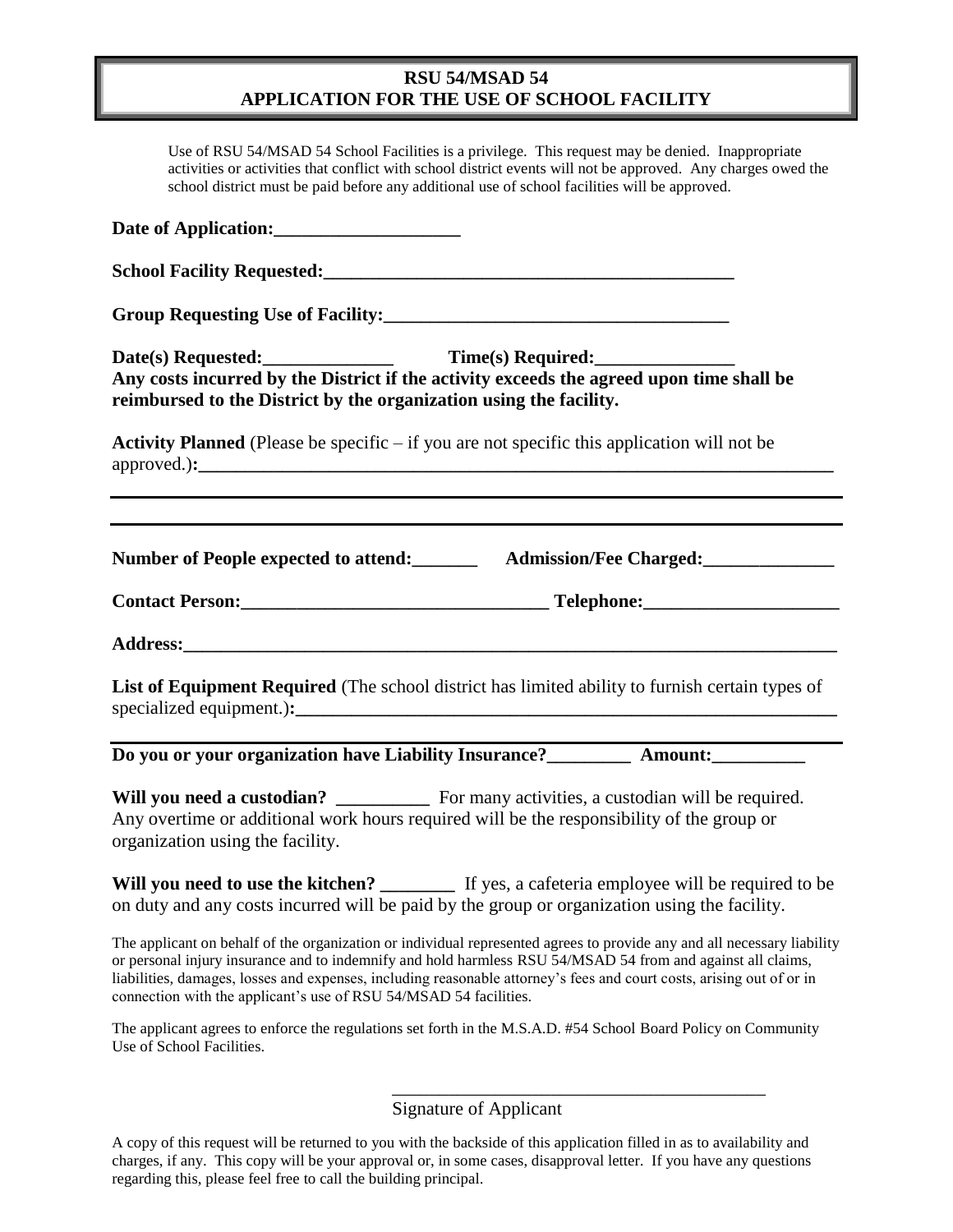#### **MAINE SCHOOL ADMINISTRATIVE DISTRICT 54 OFFICE USE ONLY:**

| The requested facility (school) is available.                                                                                                                                                                                                                                                                                             |
|-------------------------------------------------------------------------------------------------------------------------------------------------------------------------------------------------------------------------------------------------------------------------------------------------------------------------------------------|
| The requested facility (school) is <b>not</b> available.                                                                                                                                                                                                                                                                                  |
| The requested date(s) are available.                                                                                                                                                                                                                                                                                                      |
| The requested date(s) are <b>not</b> available.                                                                                                                                                                                                                                                                                           |
| The requested dates are available <b>except</b> for the following:                                                                                                                                                                                                                                                                        |
| There will be no charge for the use of the facility.                                                                                                                                                                                                                                                                                      |
|                                                                                                                                                                                                                                                                                                                                           |
| You will be charged \$__________________ per _______ for the use of the facility.                                                                                                                                                                                                                                                         |
| There is a custodian that is normally on duty at this time.                                                                                                                                                                                                                                                                               |
| There will be <b>no</b> custodian on duty.                                                                                                                                                                                                                                                                                                |
| There will be a custodian on duty. You will be responsible for all wages and will be<br>billed directly from the Bookkeeping Department.                                                                                                                                                                                                  |
| No kitchen facilities are requested.                                                                                                                                                                                                                                                                                                      |
| Kitchen facilities are requested. An RSU 54/MSAD 54 cafeteria worker will be<br>required to be on duty. You will be responsible for all wages and will be billed<br>directly from the Bookkeeping Department. RSU 54/MSAD 54's Food Service<br>Director, Laura Pineo will make the necessary arrangements for the food service<br>worker. |
| Liability Insurance will be required in the amount of \$_______. A Certificate of<br>Insurance is required.                                                                                                                                                                                                                               |
| It is expected that you will leave the area used in a neat and orderly condition. If a key is<br>needed, you may make arrangements to pick one up by calling the Principal of the school at                                                                                                                                               |

\_\_\_\_\_\_\_\_\_\_\_\_\_\_\_\_\_\_\_\_\_\_\_\_\_\_\_. Please note that any regular school function will take precedence. The principal or secretary will call you if any conflict should arise and discuss the situation with you.

xc: Principal Business Administrator

\_\_\_\_\_\_\_\_\_\_\_\_\_\_\_\_\_\_\_\_\_\_\_\_\_\_\_\_\_\_ (revised 1/11/06) Signature of Building Principal

\_\_\_\_\_\_\_\_\_\_\_\_\_\_\_\_\_\_\_\_\_\_\_

Signature of Business Administrator